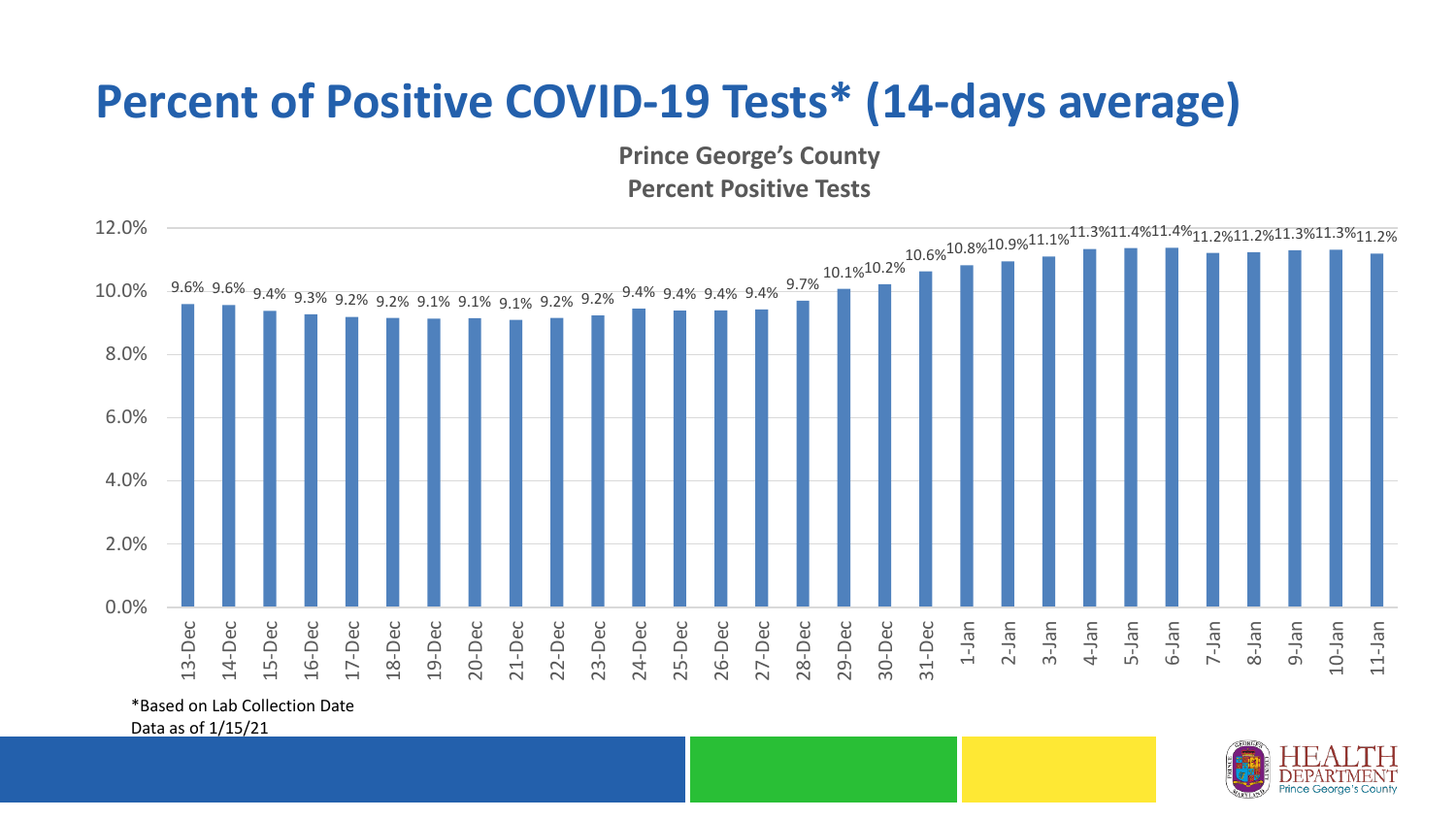## **COVID-19 Cases\* Prince George's County (14-day average)**

**Prince George's County Average New COVID-19 Cases per Day**



\*Based on Lab Collection Date

Data as of 1/15/21